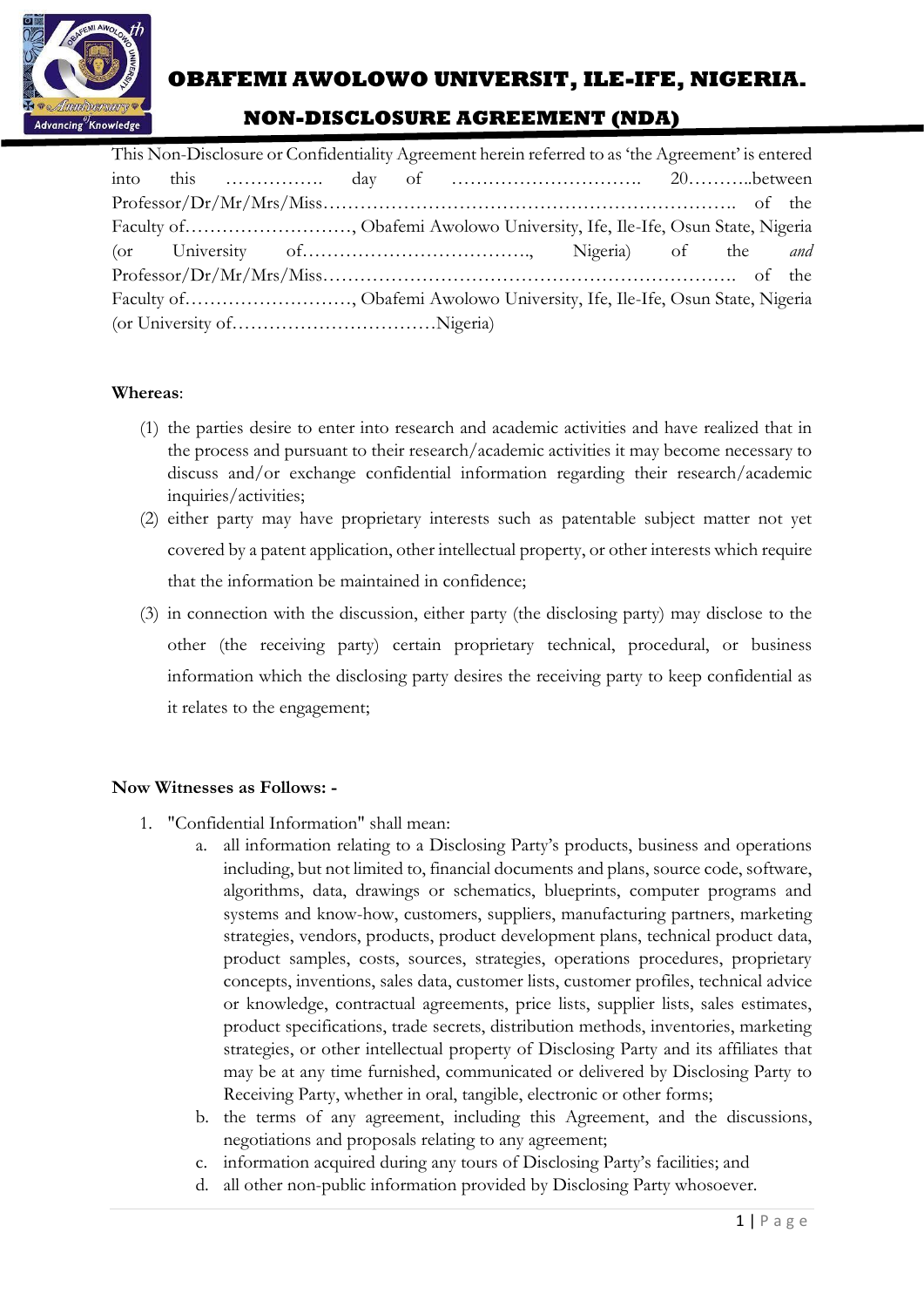- 2. Confidential Information does not include information which:
	- a. was known by the Receiving Party prior to receipt from the disclosing party;
	- b. is generally available in the public domain or thereafter becomes available to the public through no act of the Receiving Party;
	- c. is independently discovered by an employee, agent, or representative of the Receiving Party who had no knowledge of the Confidential Information disclosed; or
	- d. is made available to the Receiving Party as a matter of lawful right by a third party.

### **3. This agreement shall bind each party's employees, agents, affiliates or representatives. Parties agree to extract the obligations of these presents from their respective employees, agents, affiliates or representatives.**

- 4. The Disclosing Party warrants that s/he (it) has the right to share its Confidential Information with the receiving party, and agrees the Receiving Party is authorized to use Confidential Information s/he (it) receives from the Disclosing Party for the agreed purpose.
- 5. The Receiving Party expressly acknowledges that the Disclosing Party owns the Confidential Information they disclose, and that the transmission by the Disclosing Party of their Confidential Information (or any third party's Confidential Information entrusted to the Disclosing Party) shall not be construed to grant the Receiving Party any patent, know-how, copyright, trade secret, trademark, or other intellectual property rights in, or arising from, the Confidential Information disclosed. If any such rights are to be granted to the Receiving Party, such grant shall be expressly set forth in a separate written agreement.
- 6. The Receiving Party agrees to disclose Confidential Information only to their respective employees, agents, or representatives who have been determined to have a need to know and have been advised of their obligation to comply with the terms of this Agreement. To the extent allowed by the law applicable to the Receiving Party, the Receiving Party will be liable for any breach of this agreement by any of its employees, agents, affiliates or representatives that receive access to the Confidential Information.
- 7. The Receiving Party shall take such steps as may be reasonably necessary to prevent disclosure of the Confidential Information to third parties, but shall apply at least the same level of security as is afforded to the Receiving Party's own confidential information.
- 8. Receiving Party will take reasonable steps to ensure that its Representatives adhere to the terms of this Agreement. Receiving Party will be responsible for any breach of this Agreement by any of its Representatives.
- 9. Upon the termination of this Agreement, Receiving Party will ensure that all documents, memoranda, notes and other writings or electronic records prepared by it, that include or reflect any Confidential Information are returned to the Disclosing Party or destroyed as directed by Disclosing Party.
- 10. If there is an unauthorized disclosure or loss of any of the Confidential Information by Receiving Party or any of its Representatives, Receiving Party will promptly, at its own expense, notify Disclosing Party in writing and take all actions as may be necessary or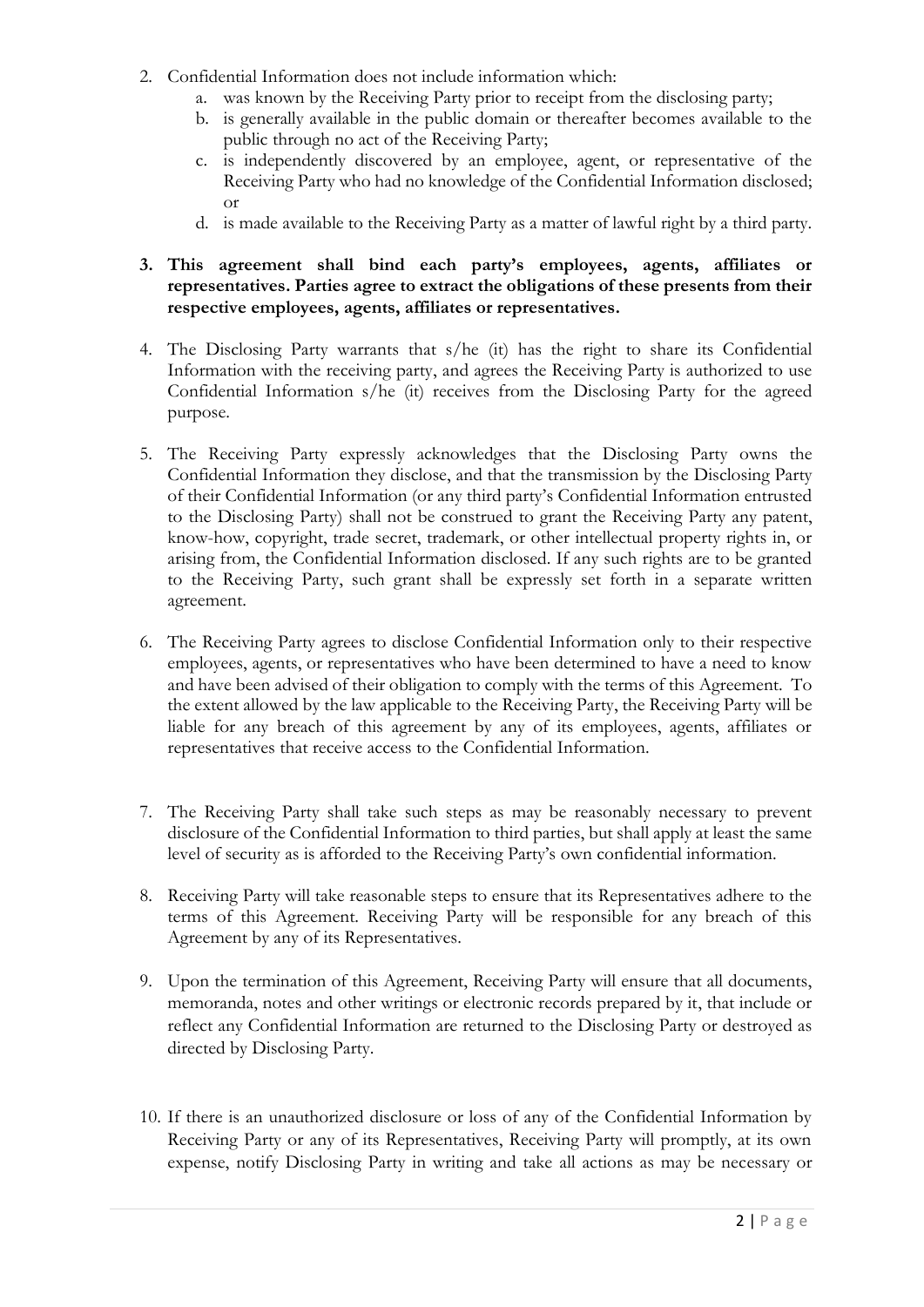reasonably requested by Disclosing Party to minimize any damage to the Disclosing Party or a third party as a result of the disclosure or loss.

- 11. **The obligations of the parties under this agreement shall survive the completion, termination or abandonment of this Agreement,** and at no time will Receiving Party or any of its Representatives be permitted to disclose Confidential Information, except to the extent that such Confidential Information is excluded from the obligations of confidentiality under this Agreement pursuant to clause 2 above.
- 12. Receiving Party agrees that at no time will Receiving Party engage in any business activity which is competitive with Disclosing Party, nor work for any organization which competes with Disclosing party during the term of Receiving Party's relationship with the Disclosing Party.
- 13. There is no representation or warranty, express or implied, made by Disclosing Party as to the accuracy or completeness of any of its Confidential Information. Except for the matters set forth in this Agreement, neither party will be under any obligation with regard to the Transaction. Either party may, in its sole discretion:
	- a. reject any proposals made by the other party or its Representatives with respect to the Transaction; and
	- b. terminate discussions and negotiations with the other party or its Representatives at any time and for any reason or for no reason.
- 14. Any notice required to be given under this Agreement must be in writing. A notice is effective upon receipt and shall be sent via one of the following methods: delivery in person, overnight courier service, certified or registered mail, postage prepaid, return receipt requested, addressed to the party to be notified at the below address or by facsimile at the below facsimile number or in the case of either party, to such other party, address or facsimile number as such party may designate upon reasonable notice to the other party.
- 15. This Agreement shall supersede and prevail over any other prior arrangements, either oral or written, as to the Confidential Information received under this Agreement. This Agreement constitutes the entire agreement between the parties relative to this subject matter and shall not be amended, except in a writing signed by the parties.
- **16. Where any provision of this Agreement is declared by a court, tribunal or other authority of competent jurisdiction to be illegal, invalid, or unenforceable in any jurisdiction then that provision shall be deemed separate, distinct and independent, and shall be ineffective to the extent of such holding or determination only, but shall not invalidate the remaining provisions of this Agreement in that jurisdiction, or affect the legality, validity or enforceability of such provision in any other jurisdiction.**
- **17. This agreement shall be governed by and construed in accordance with the law of the Federal Republic of Nigeria.**
- **18. (1) The parties agree that their respective address for service of any document or notice shall be as provided hereunder: -**
	- **(a) If to Prof/Dr./Mr/Mrs/Miss ………………………………………..**
		- **(i) (physical address for hand delivery)**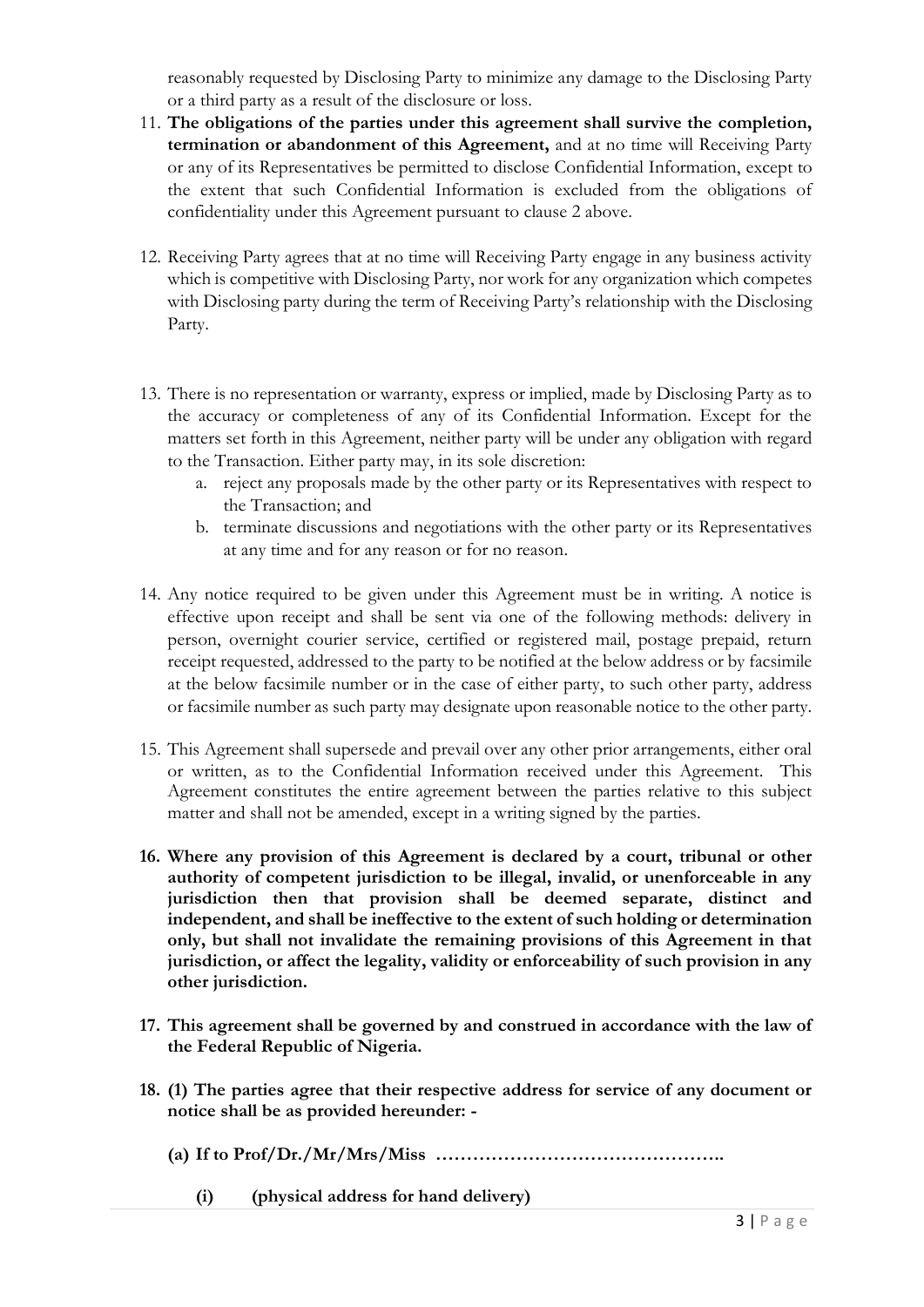**(ii) (email, facsimile, etc)**

**(b) If to Prof./Dr./Mr./Mrs./Miss……………………….**

- **(i) (physical address for hand delivery)**
- **(ii) (email, facsimile,**

**18 (2) A change in address must be promptly notified to the other party in writing, and until such a change is so indicated it shall be sufficient if a notice is given to the parties' address indicated herein.**

**IN WITNESS WHEREOF the Parties have caused this Agreement to be executed by their duly authorized officers or representatives the day and year first above written.**

**SIGNED** for the party of the first part by: -

………………………………………………………………………………………..

(Name & Designation)

In the presence of: -

Name of witness:

Occupation and Address:

Signature:

Name of witness:

Occupation and Address:

Signature:

**SIGNED** for the party of the other part by: -

………………………………………………………………………………………..

(Name & Designation)